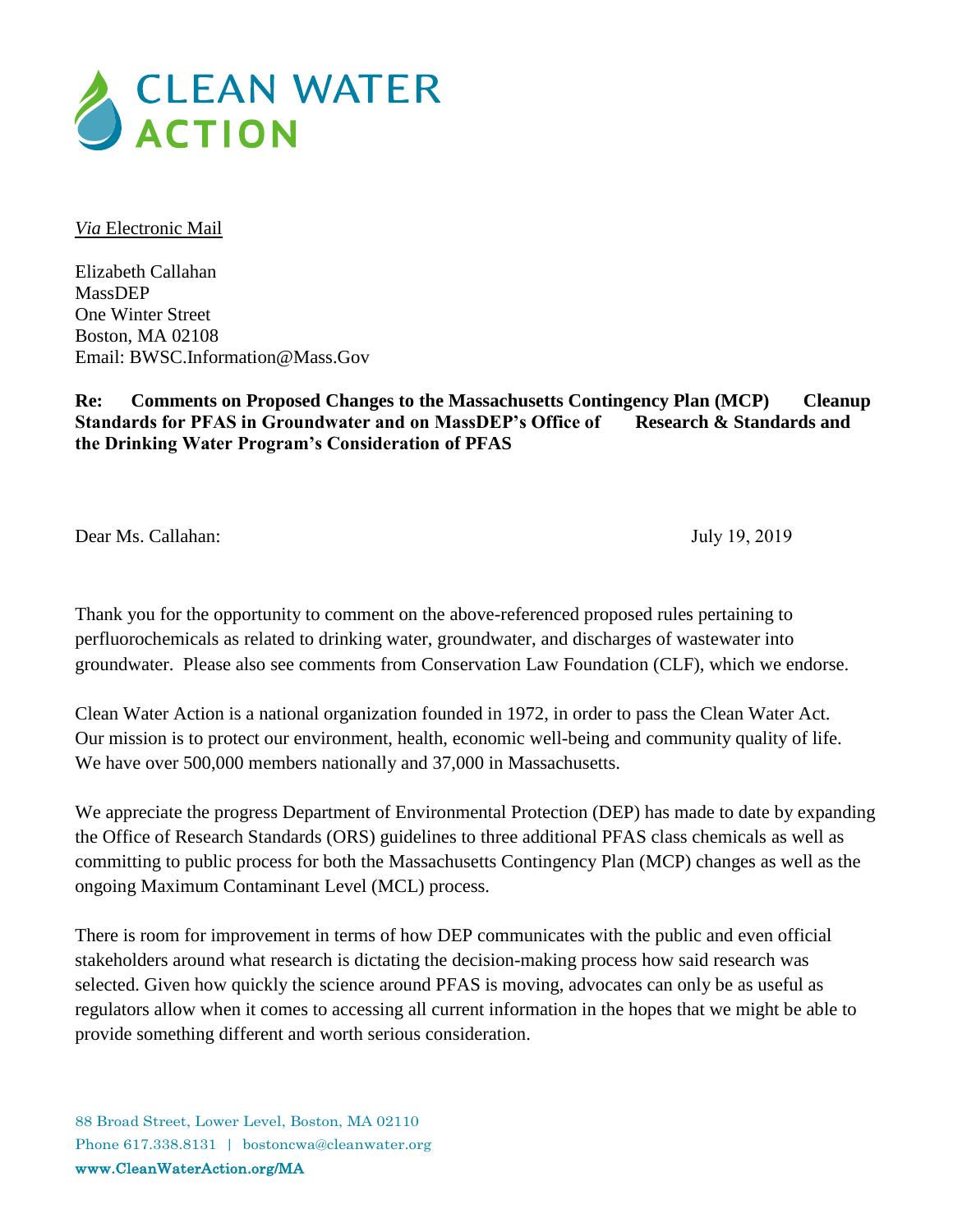

We hope that the commitment to public process, with more emphasis placed on data transparency, will continue in the coming months and indefinitely as new science emerges regarding the breadth of PFAS chemicals, their threat to public health at extremely low levels, and how persistent newer and unstudied chemicals prove to be both in the environment and human body.

We especially hope that DEP will continue to monitor for new information as well as continue internal assessment as to whether or not the current methodology selected for the MCP is actually the one that makes the most sense from the standpoint of public health. Additionally, while we understand that the MCL process will certainly be influenced by the decisions made now for the Massachusetts Contingency Plan, we believe that new information and additional examples of other states regulatory actions could emerge and urge DEP to remain open to making adjustments should this occur.

In terms of this current process, we recognize that DEPs proposed actions to date in terms of the number of chemicals regulated are well beyond what the federal government currently requires. Clean Water Action maintains that given the intentional obfuscation of the health risks presented by newly created PFAS chemicals on the part of chemical manufacturers, paired with the consistent toxicity of known PFAS chemicals, regulating PFAS as a class is the only way to ensure protection to Massachusetts residents' health.

Approaching the GW-1 standard by setting a 20 PPT cap for the sum of PFDA, PFHpA, PFHxS, PFOA, PFOS, and PFNA will certainly result in the opportunity for earlier regulatory action. However, we agree with CLF's analysis that 20 PPT, even as a sum, will not protect the most vulnerable members of our community. Even outside of emerging research, which MA DEP has noted does not always rise to an acceptable level of certainty, New Jersey Division of Water Supply & Geo Science selected reference doses for PFOA, PFNS, PFNA, PFHxS that were significantly lower than the reference doses Massachusetts DEP proposes for these same chemicals. This is proof that more aggressive regulatory action weighted towards public health is possible.

By this same principle, we agree with CLF that the Uncertainty Factor used for the proposed MCP changes does not make sense. The UF should be adjusted to prioritize the safety of children and fetuses.

While we appreciate the costs that may be involved in tackling PFAS contamination, the already documented health impacts of PFAS chemicals make it clear that DEP should be regulating these

88 Broad Street, Lower Level, Boston, MA 02110 Phone 617.338.8131 | bostoncwa@cleanwater.org www.CleanWaterAction.org/MA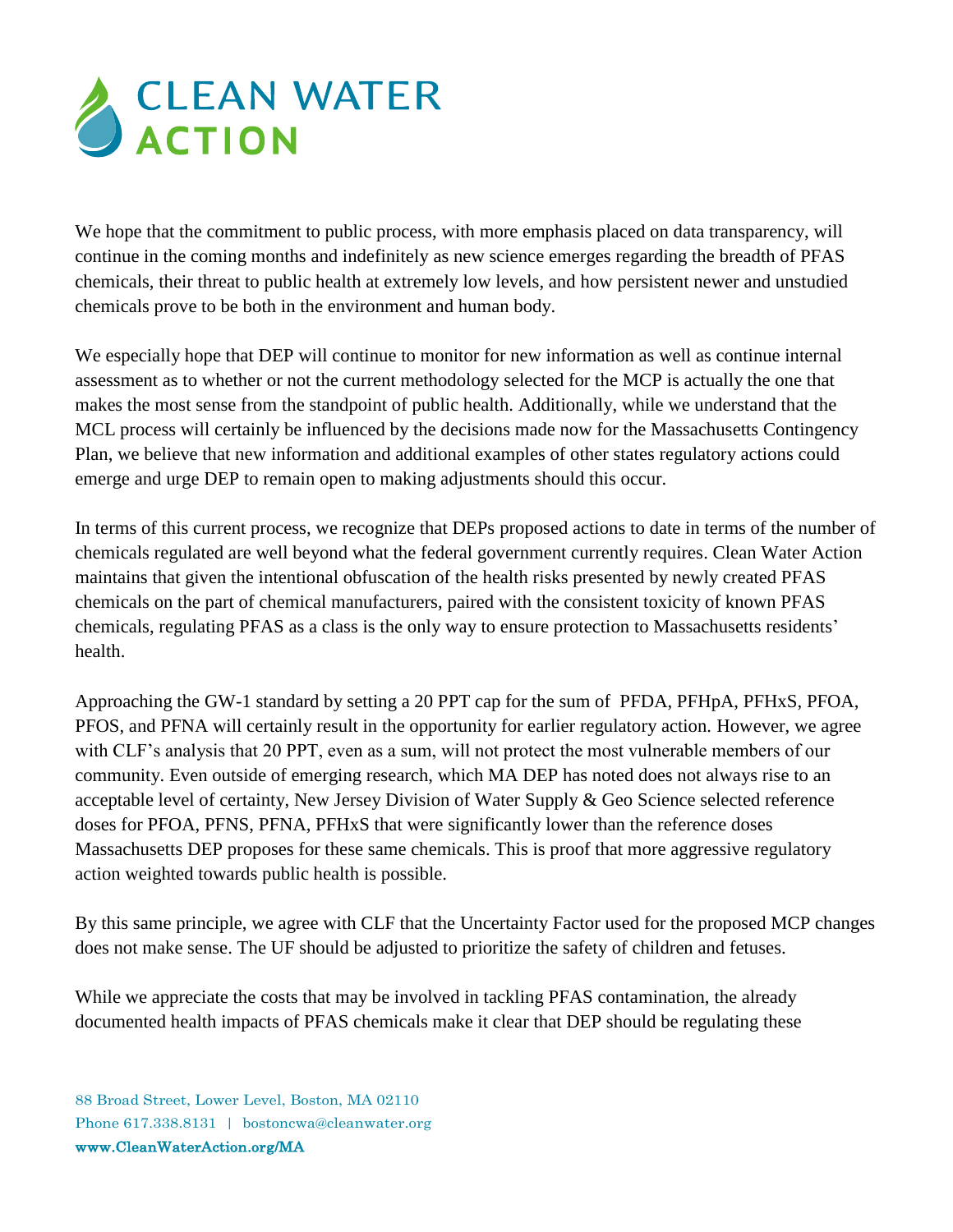## CLEAN WATER

chemicals as strictly as technologically possible, with the commitment to reassess these numbers as new technology both in terms of assessment and treatment presents itself.

DEP and the state need to ensure that water utilities and their ratepayers or other community and local government entities are not bearing the costs of controlling PFAS contamination. Those responsible for manufacture, use, and discharge need to bear the burden of cleaning up the mess they have made and the public health risk that they have perpetuated. While technology and science are variables that DEP cannot control, passing the cost of cleanup and water treatment on to the people who caused it in the first place is entirely obtainable.

Recently, New Jersey's DEP Commissioner, the Attorney General, and the Director for the Division of Consumer Affairs all worked together to announce a lawsuit against 3M, DuPont, and others for knowingly creating and distributing toxic PFAS laden firefighting foam. Massachusetts' DEP could be, and should be, just as aggressive in their protection of both public health and cost to water utilities across the state of Massachusetts.

In summary, Clean Water Action applauds the steps taken by DEP to address this growing concern to public health; but urges you to take greater action in the form of regulating these chemicals, as a class, as strictly as technologically possible, which is far below the proposed 20 ppt sum suggest in the GW-1 Standards. We agree with CLF that the proposed standards are not yet protective of public health. We look forward to the ongoing opportunity to collaborate towards making the goal of safe drinking water for all Massachusetts residents a reality, and encourage DEP to be bold both in its setting of standards as well as its pursuit of those who compromised our drinking water in the first place.

Sincerely.

Elizalet D Saunders

Elizabeth Saunders Massachusetts State Director Clean Water Action 617-338-8131 x203

88 Broad Street, Lower Level, Boston, MA 02110 Phone 617.338.8131 | bostoncwa@cleanwater.org www.CleanWaterAction.org/MA